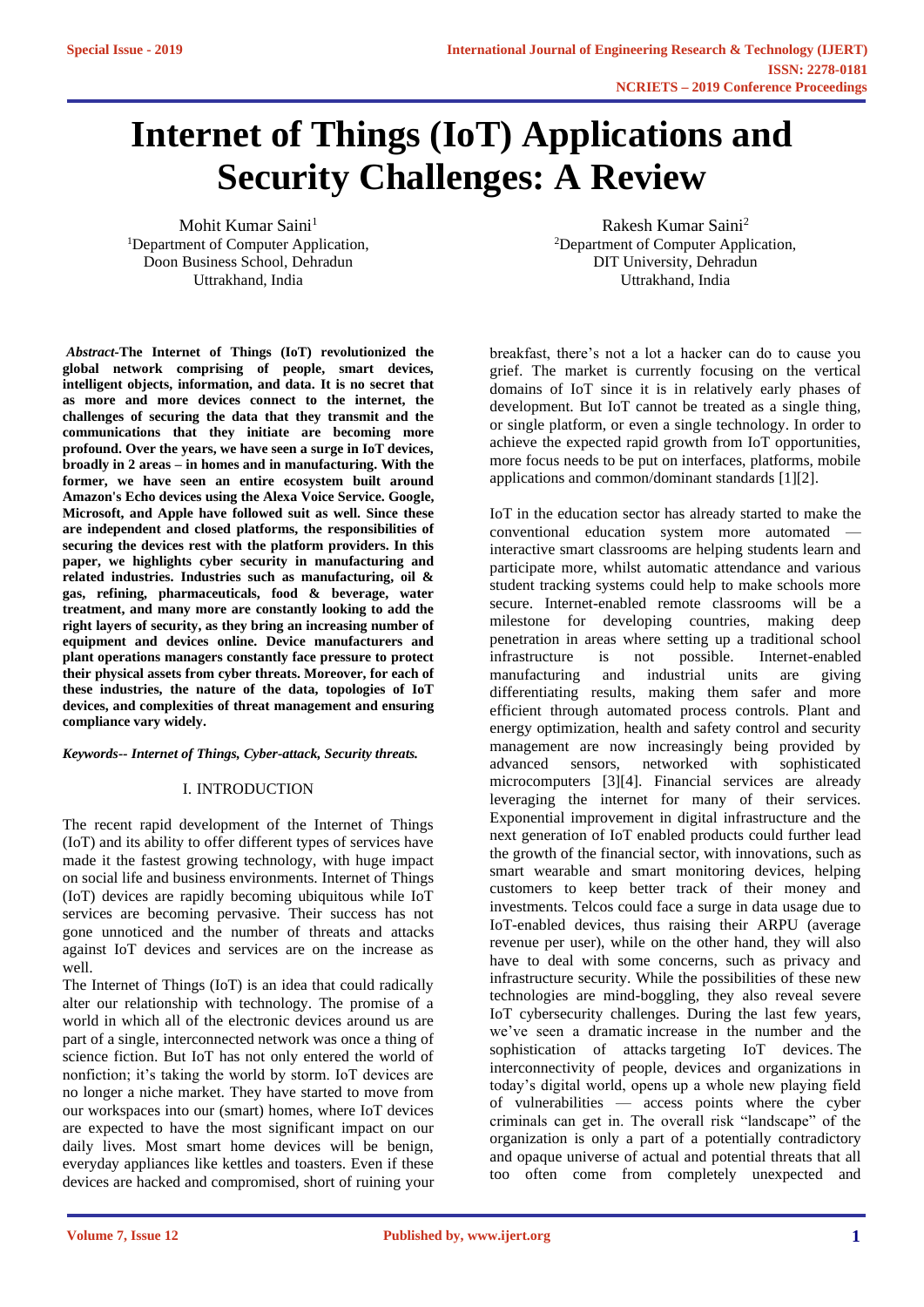unforeseen threat actors, which can have an escalating effect. In this paper discussed various security challenges in IOT. The main contribution of this paper is to provide an overview of the [current state](https://www.sciencedirect.com/topics/computer-science/current-state) of IoT security challenges [5].

# II. INTERNET OF THINGS (IOT)

The internet of things, or IoT, is a system of interrelated computing devices, mechanical and digital machines, objects, animals or people that are provided with unique identifiers [\(UIDs\)](https://internetofthingsagenda.techtarget.com/definition/unique-identifier-UID) and the ability to transfer data over a network without requiring human-to-human or human-tocomputer interaction A thing in the internet of things can be a person with a heart monitor implant, a farm animal with a biochip transponder, an automobile that has builtin sensors to alert the driver when tire pressure is low or any other natural or man-made object that can be assigned an IP address and is able to transfer data over a network[6][7].

Increasingly, organizations in a variety of industries are using IoT to operate more efficiently, better understand customers to deliver enhanced customer service, improve decision-making and increase the value of the business [9].

The internet of things (IoT) is a computing concept that describes the idea of everyday physical objects being connected to the internet and being able to identify themselves to other devices. The term is closely identified with RFID as the method of communication, although it also may include other sensor technologies, wireless technologies or QR codes.

# III. CHARACTERISTICS OF INTERNET OF THINGS (IOT)

Some most popular characteristics of Internet of things are:

- (a) Intelligence
- (b) Connectivity
- (c) Dynamic Nature
- (d) Enormous scale
- (e) Sensing
- (f) Heterogeneity
- (g) Security

# *(a) Intelligence*

IoT comes with the combination of algorithms and computation, software & hardware that makes it smart. Ambient intelligence in IoT enhances its capabilities which facilitate the things to respond in an intelligent way to a particular situation and supports them in carrying out specific tasks. In spite of all the popularity of smart technologies, intelligence in IoT is only concerned as means of interaction between devices, while user and device interaction is achieved by standard input methods and graphical user interface [8].

Together algorithms and compute (i.e. software & hardware) provide the "intelligent spark" that makes a product experience smart. Consider Misfit Shine, a fitness tracker, compared to Nest's intelligent thermostat. The Shine experience distributes compute tasks between a smartphone and the cloud. The Nest thermostat has more compute horsepower for the AI that make them smart.

# *(b) Connectivity*

Connectivity empowers Internet of Things by bringing together everyday objects. Connectivity of these objects is pivotal because simple object level interactions contribute towards collective intelligence in IoT network. It enables network accessibility and compatibility in the things. With this connectivity, new market opportunities for Internet of things can be created by the networking of smart things and applications. Connectivity in the IoT is more than slapping on a WiFi module and calling it a day. Connectivity enables network accessibility and compatibility. Accessibility is getting on a network while compatibility provides the common ability to consume and produce data. If this sounds familiar, that's because it is Metcalfe's Law and it rings true for IoT [10].

# *(c) Dynamic Nature*

The primary activity of Internet of Things is to collect data from its environment, this is achieved with the dynamic changes that take place around the devices. The state of these devices change dynamically, example sleeping and waking up, connected and/or disconnected as well as the context of devices including temperature, location and speed. In addition to the state of the device, the number of devices also changes dynamically with a person, place and time.

The state of devices change dynamically, e.g., sleeping and waking up, connected and/or disconnected as well as the context of devices including location and speed. Moreover, the number of devices can change dynamically [11].

# *(d) Enormous scale*

The number of devices that need to be managed and that communicate with each other will be much larger than the devices connected to the current Internet. The management of data generated from these devices and their interpretation for application purposes becomes more critical. Gartner (2015) confirms the enormous scale of IoT in the estimated report where it stated that 5.5 million new things will get connected every day and 6.4 billion connected things will be in use worldwide in 2016, which is up by 30 percent from 2015. The report also forecasts that the number of connected devices will reach 20.8 billion by 2020.

The number of devices that need to be managed and that communicate with each other will be at least an order of magnitude larger than the devices connected to the current Internet. Even more critical will be the management of the data generated and their interpretation for application purposes. This relates to semantics of data, as well as efficient data handling.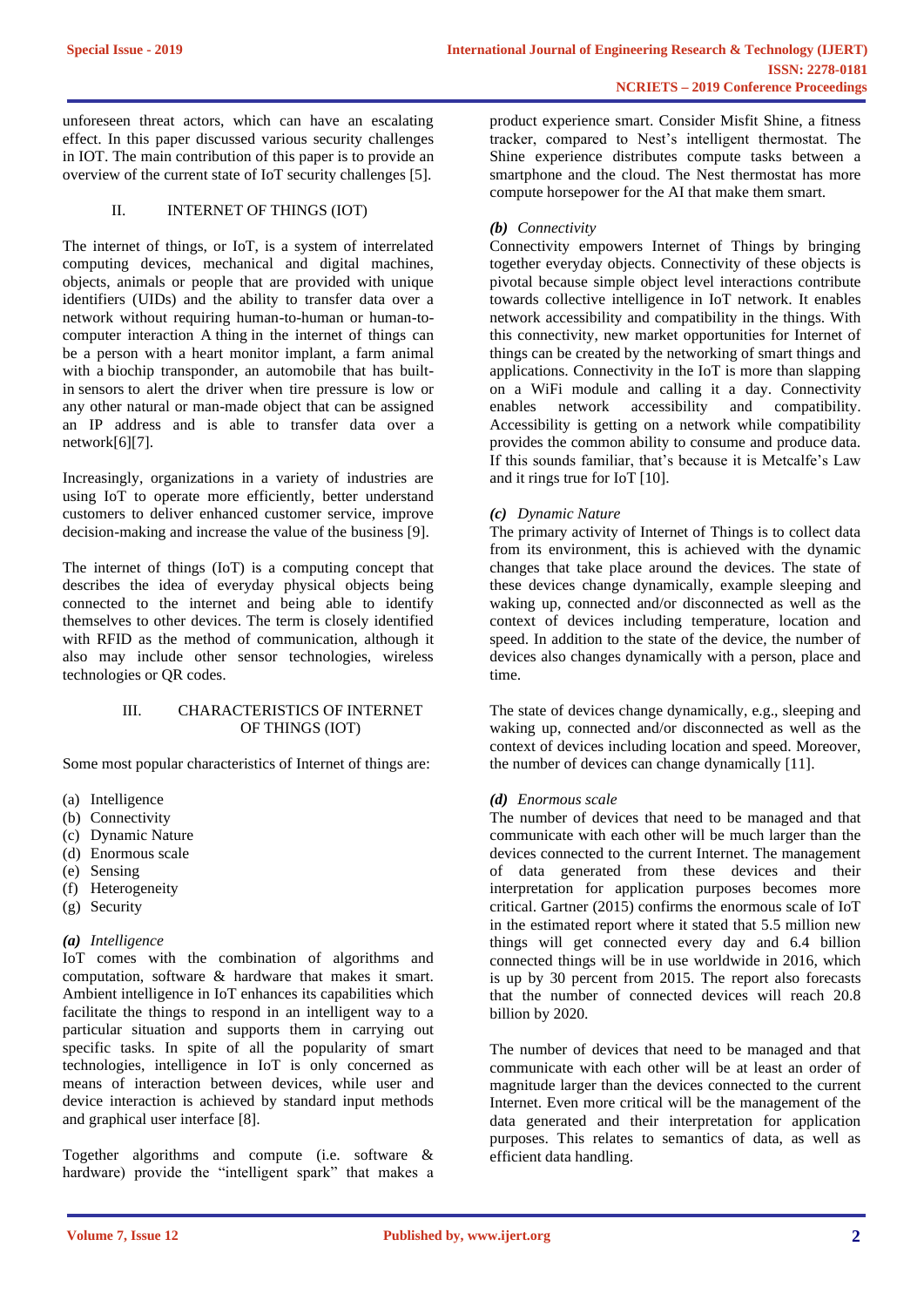# *(e) Sensing*

IoT wouldn't be possible without sensors which will detect or measure any changes in the environment to generate data that can report on their status or even interact with the environment. Sensing technologies provide the means to create capabilities that reflect a true awareness of the physical world and the people in it. The sensing information is simply the analogue input from the physical world, but it can provide the rich understanding of our complex world [12] [13].

We tend to take for granted our senses and ability to understand the physical world and people around us. Sensing technologies provide us with the means to create experiences that reflect a true awareness of the physical world and the people in it. This is simply the analog input from the physical world, but it can provide rich understanding of our complex world.

# *(f) Heterogeneity*

Heterogeneity in Internet of Things as one of the key characteristics. Devices in IoT are based on different hardware platforms and networks and can interact with other devices or service platforms through different networks. IoT architecture should support direct network connectivity between heterogeneous networks. The key design requirements for heterogeneous things and their environments in IoT are scalabilities, modularity, extensibility and interoperability. The devices in the IoT are heterogeneous as based on different hardware platforms and networks. They can interact with other devices or service platforms through different networks [14].

# *(g) Security*

IoT devices are naturally vulnerable to security threats. As we gain efficiencies, novel experiences, and other benefits from the IoT, it would be a mistake to forget about security concerns associated with it. There is a high level of transparency and privacy issues with IoT. It is important to secure the endpoints, the networks, and the data that is transferred across all of it means creating a security paradigm.

# IV. APPLICATIONS OF INTERNET OF THINGS (IOT)

Some useful applications of Internet of Things (IOT) are:

- (a) Connected Health
- (b) Smart City
- (c) Connected Cars
- (d) Smart Home
- (e) Smart Farming
- (f) Smart Retail
- (g) Smart Supply Chain

*(a) Connected Health (Digital Health/Tele health/Telemedicine)*

IoT has various [applications in healthcare,](https://data-flair.training/blogs/iot-applications-in-healthcare/) which are from remote monitoring equipment to advance & smart sensors to equipment integration. It has the potential to improve how physicians deliver care and also keep patients safe and healthy. Healthcare IoT can allow patients to spend more time interacting with their doctors by which it can boost patient engagement and satisfaction. From personal fitness sensors to surgical robots, IoT in healthcare brings new tools updated with the latest technology in the ecosystem that helps in developing better healthcare. IoT helps in revolutionizing healthcare and provides pocket-friendly solutions for the patient and healthcare professional [15][16].



Figure 1: Connected Health

Connected healthcare yet remains the sleeping giant of the Internet of Things applications. The concept of connected healthcare system and smart medical devices bears enormous potential not just for companies, but also for the well-being of people in general. Research shows IoT in healthcare will be massive in coming years. IoT in healthcare is aimed at empowering people to live healthier life by wearing connected devices. The collected data will help in personalized analysis of an individual's health and provide tailor made strategies to combat illness. The video below explains how IoT can revolutionize treatment and medical help.

# *(b) Smart City*

Smart city is another powerful application of IoT generating curiosity among world's population. Smart surveillance, smarter energy management systems, automated transportation, water distribution, urban security and environmental monitoring all are examples of internet of things applications for smart cities. IoT will solve major problems faced by the people living in cities like pollution, traffic congestion and shortage of energy supplies etc. Products like cellular communication enabled Smart Belly trash will send alerts to municipal services when a bin needs to be emptied [17].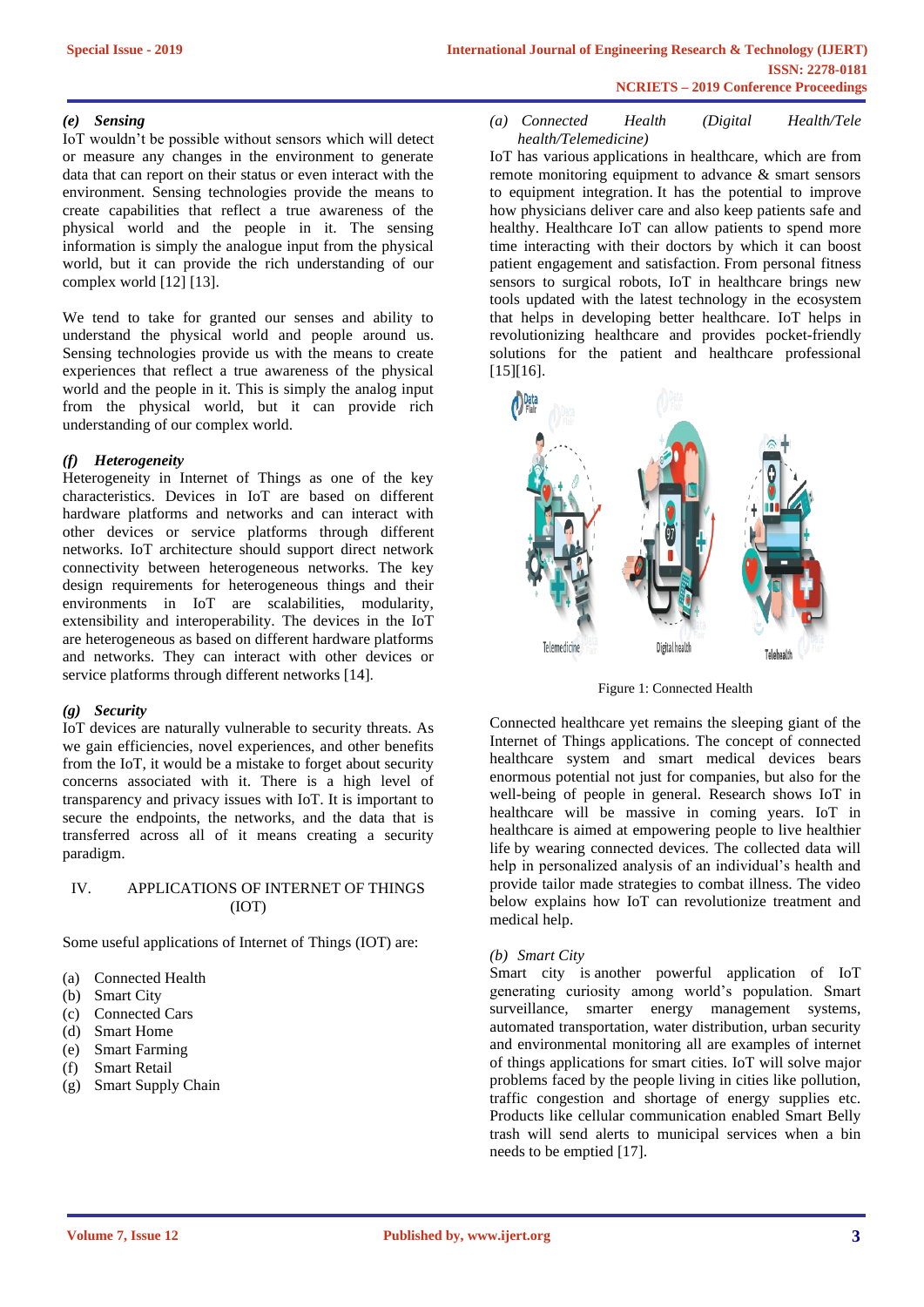

Figure 2: Smart City

By installing sensors and using web applications, citizens can find free available parking slots across the city. Also, the sensors can detect meter tampering issues, general malfunctions and any installation issues in the electricity system.

## *(c) Connected Cars*

The automotive digital technology has focused on optimizing vehicles internal functions. But now, this attention is growing towards enhancing the in-car experience. A connected car is a vehicle which is able to optimize its own operation, maintenance as well as comfort of passengers using onboard sensors and internet connectivity. Most large auto makers as well as some brave startups are working on connected car solutions. Major brands like Tesla, BMW, Apple, and Google are working on bringing the next revolution in automobiles [18].



Figure 3: Connected Cars

Connected car technology is a vast and an extensive network of multiple sensors, antennas, embedded software, and technologies that assist in communication to navigate in our complex world. It has the responsibility of making decisions with consistency, accuracy, and speed. It also has to be reliable. These requirements will become even more critical when humans give up entirely the control of the steering wheel and brakes to the autonomous or automated

vehicles that are being successfully tested on our highways right now.

#### *(d) Smart Home*

Smart Home has become the revolutionary ladder of success in the residential spaces and it is predicted Smart homes will become as common as smartphones Whenever we think of IoT systems, the most important and efficient application that stands out every time is Smart Home ranking as highest IOT application on all channels. The estimated amount of funding for Smart Home startups exceeds \$2.5bn and is ever growing. Wouldn't you love if you could switch on air conditioning before reaching home or switch off lights even after you have left home? Or unlock the doors to friends for temporary access even when you are not at home. Don't be surprised with IoT taking shape companies are building products to make your life simpler and convenient [11].



Figure 4: Smart Home

The cost of owning a house is the biggest expense in a homeowner's life. Smart Home products are promised to save time, energy and money. With Smart home companies like Nest, Ecobee, Ring and August, to name a few, will become household brands and are planning to deliver a never seen before experience [19].

## *(e) Smart Farming*

Smart farming is an often overlooked IoT application. However, because the number of farming operations is usually remote and the large number of livestock that farmers work on, all of this can be monitored by the Internet of Things and can also revolutionize the way farmers work. But this idea is yet to reach a large-scale attention. Nevertheless, it still remains to be one of the IoT applications that should not be underestimated. Smart farming has the potential to become an important application field specifically in the agricultural-product exporting countries.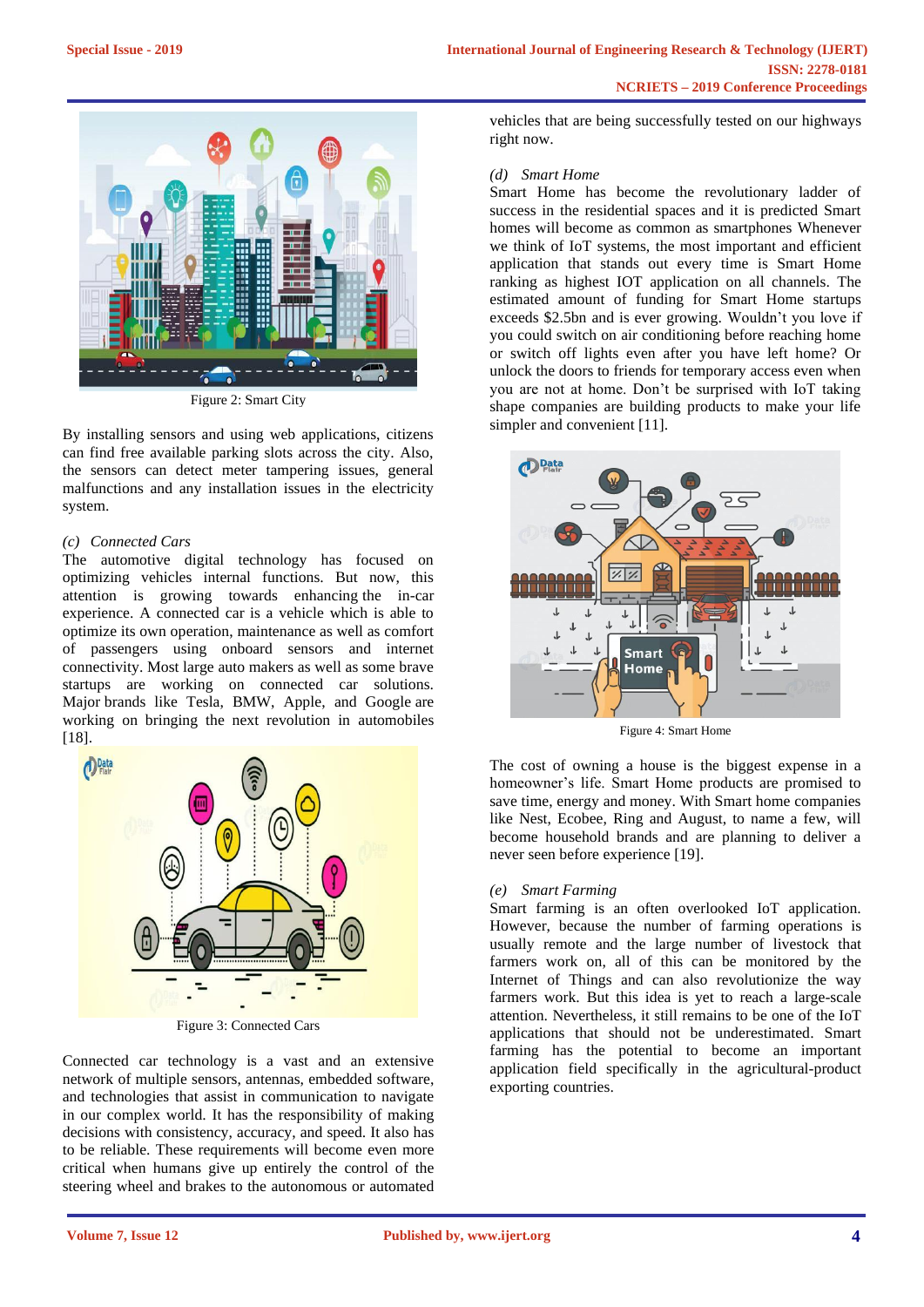

Figure 5: Smart Farming

## *(f) Smart Retail*

Retailers have started adopting IoT solutions and using IoT embedded systems across a number of applications that improve store operations such as increasing purchases, reducing theft, enabling inventory management, and enhancing the consumer's shopping experience. Through IoT physical retailers can compete against online challengers more strongly. They can regain their lost market share and attract consumers into the store, thus making it easier for them to buy more while saving money [20].



Figure 6: Smart Farming

The potential of IoT in the retail sector is enormous. IoT provides an opportunity to retailers to connect with the customers to enhance the in-store experience. Smartphones will be the way for retailers to remain connected with their consumers even out of store. Interacting through Smartphones and using Beacon technology can help retailers serve their consumers better. They can also track consumer's path through a store and improve store layout and place premium products in high traffic areas [17].

# *(g) Smart Supply Chain*

Supply chains have already been getting smarter for a couple of years. Offering solutions to problems like tracking of goods while they are on the road or in transit, or helping suppliers exchange inventory information are some of the popular offerings. With an IoT enabled system,

factory equipment that contains embedded sensors communicate data about different parameters such as pressure, temperature, and utilization of the machine. The IoT system can also process workflow and change equipment settings to optimize performance [21].



Figure 7: Smart Supply Chain

# V. SECURITY CHALLENGES FACING IOT

IoT security is the protection of Internet of Things devices from attack. While many business owners are aware that they need to protect computers and phones with antivirus, the security risks related to IoT devices are less well known and their protection is too often neglected.

Internet of Things devices are everywhere. From cars and fridges to monitoring devices on assembly lines, objects around us are increasingly being connected to the internet. The speed at which the IoT market is growing is staggering - Juniper research estimates that the number of IoT sensors and devices is set to exceed 50 billion by 2022.While consumer IoT devices allow lifestyle benefits, businesses are quickly adopting IoT devices due to high potential for savings. For example, after Harley-Davidson turned their York, Pennsylvania plant to a 'smart factory' using IoT devices in every step of the production process, they reduced costs by 7% and increased net margin by 19%.

# *(a) Data Integrity*

Billions of devices come under the umbrella of an interlinked ecosystem that is connected through IoT. Manipulating even a single data point will result in manipulation of the entire data which is exchanged and shared back and forth from the sensor to the main server. Decentralized distributed ledger and digital signatures should be implemented in order to ensure integrity [24].

# *(b) Encryption Capabilities*

Data encryption and decryption is a continuous process. The IoT network's sensors still lack the capability to process. The brute force attempts can be prevented by firewalls and segregating the devices into separate networks.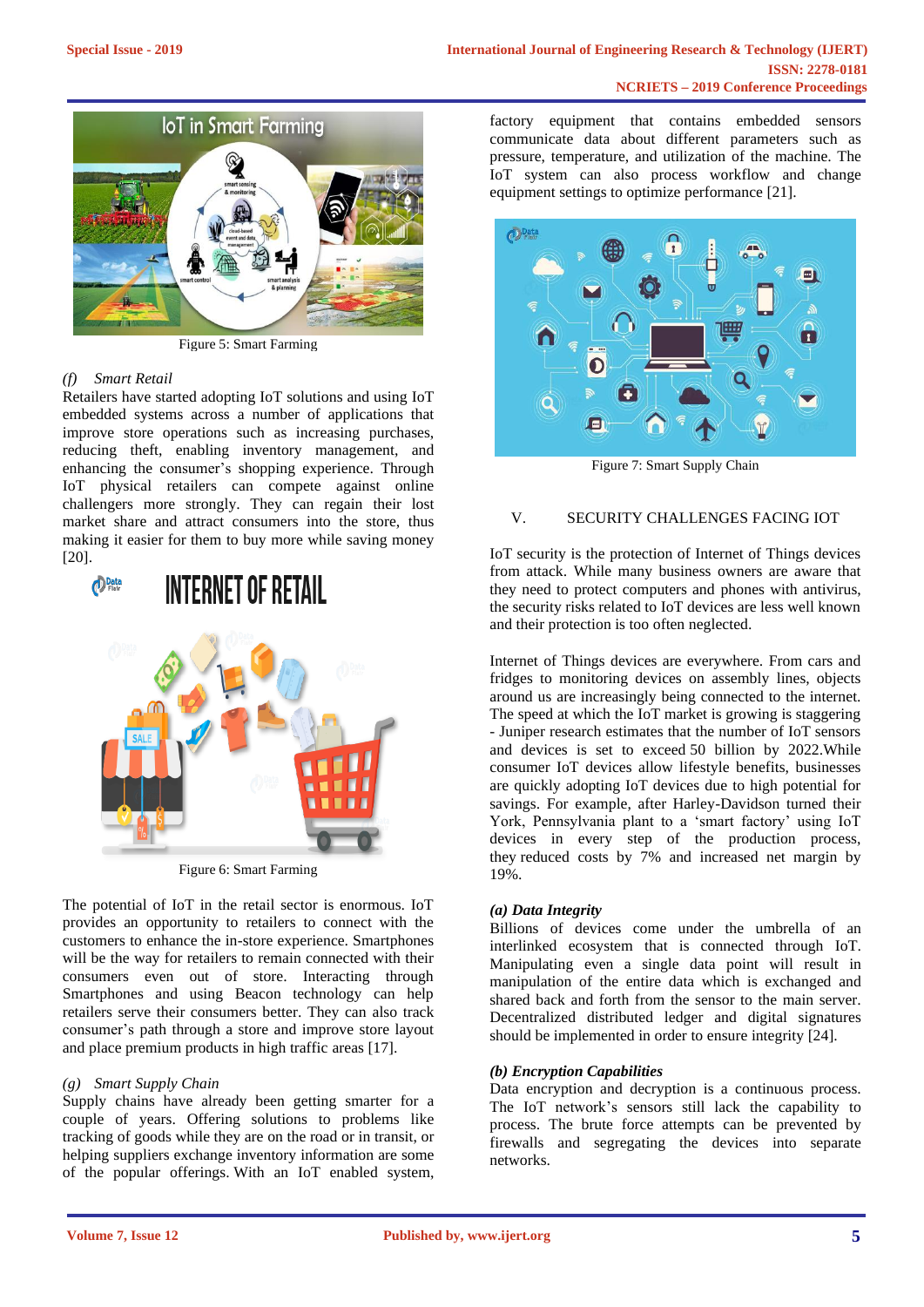# *(c) Privacy Issues*

IoT is all about the exchange of data among various platforms, devices, and consumers. The smart devices gather data for a number of reasons, like, improving efficiency and experience, decision making, providing better service, etc.; thus, the end point of data shall be completely secured and safeguarded.

## *(d) Common Framework*

There is an absence of a common framework and so all the manufacturers have to manage the security and retain the privacy on their own. Once a common standardized framework is implemented, the individual efforts will then collectively be utilized in an expandable manner and so reusability of code can be achieved [23].



Figure 8: Security Challenges Facing IoT

## *(e) Automation*

Eventually, enterprises will have to deal with more and more number of IoT devices. This enormous amount of user data can be difficult to manage. The fact cannot be denied that it requires a single error or trespassing a single algorithm to bring down the entire infrastructure of the data [22].

## *(f) Updations*

Managing the update of millions of devices needs to be adhered to, respectively. Not all the devices support over the air update and hence it requires manually updating the devices. One will need to keep a track of the available updates and apply the same to all the varied devices. This process becomes time-consuming and complicated and if any mistake happens in the process than this shall lead to loopholes in the security later. Security Investment in securing infrastructure and network should be the first priority, which is not the case now. IoT involves the use of millions of data points and each point should be secured. Indeed, the need is for the multi-layer security, i.e., security at each and every level. From end-point devices, cloud platforms, embedded software to web and mobile applications that leverage IoT (Internet of Things), each layer should be security intact. With the set of heterogeneous devices, security becomes complex.

# VI. CONCLUSION

The IoT framework is vulnerable to attacks at each layer. Therefore, there are many security threats and requirements that need to be dispatched. Current state of research in IoT is mainly concentrated on authentication and access control protocols, but with the rapid growth of technology it is essential to consolidate new networking protocols like IPv6 and 5G to achieve the progressive mash up of IoT topology The main emphasis of this chapter was to highlight major security issues of IoT particularly, focusing the security attacks and their countermeasures. Due to lack of security mechanism in IoT devices, many IoT devices become soft targets and even this is not in the victim's knowledge of being infected. In this chapter, the security requirements are discussed such as confidentiality, integrity, and authentication, etc. In this paper, different applications of IOT are discussed. We hope this paper will be useful to researchers in the security field by helping identify the major issues in IoT security and providing better understanding of the threats and their attributes originating from various intruders like organizations and intelligence agencies.

#### ETHICS

This Research paper is original and not published in any conferences or in any journal.

# REFERENCES

- [1] R.Vignesh and 2A.Samydurai ans1 Student, 2Associate Professor Security on Internet of Things (IOT) with Challenges and Countermeasures in 2017 IJEDR | Volume 5, Issue 1 | ISSN: 2321-9939.
- [2] N. Koblitz, "Elliptic curve cryptosystems," Mathematics of computation, vol. 48, 203-209, 1987.
- [3] J.-Y. Lee, W.-C.Lin, and Y.-H. Huang, "A lightweight authentication protocol for internet of things," in Int'l Symposium on Next-Generation Electronics (ISNE), 1-2, 2014.
- [4] Y. Xie and D. Wang, "An Item-Level Access Control Framework for Inter-System Security in the Internet of Things," in Applied Mechanics and Materials, 1430-1432, 2014.
- [5] B. Anggorojati, P. N. Mahalle, N. R. Prasad, and R. Prasad, "Capability-based access control delegation model on the federated IoT network," in Int'l Symposium on Wireless Personal Multimedia Communications (WPMC), 604-608, 2012.
- [6] M. Castrucci, A. Neri, F. Caldeira, J. Aubert, D. Khadraoui, M. Aubigny, et al., "Design and implementation of a mediation system enabling secure communication among Critical Infrastructures," Int'l Journal of Critical Infrastructure Protection, vol. 5,86-97, 2012.
- [7] R. Neisse, G. Steri, and G. Baldini, "Enforcement of security policy rules for the internet of things," in Int'l Conference on Wireless and Mobile Computing, Networking and Communications (WiMob), 165-172, 2014.
- [8] Mirza Abdur Razzaq and Muhammad Ali Qureshi "Security Issues in the Internet of Things (IoT): A Comprehensive Study" by (IJACSA) International Journal of Advanced Computer Science and Applications, Vol. 8, No. 6, 2017.
- [9] J. S. Kumar and D. R. Patel, "A survey on internet of things: Security and privacy issues," International Journal of Computer Applications, vol. 90, no. 11, 2014.
- [10] M. Abomhara and G. M. Køien, "Security and privacy in the internet of things: Current status and open issues," in Privacy and Security in Mobile Systems (PRISMS), International Conference on. IEEE, 2014, pp. 1–8.
- [11] S. Chen, H. Xu, D. Liu, B. Hu, and H. Wang, "A vision of iot: Applications, challenges, and opportunities with china